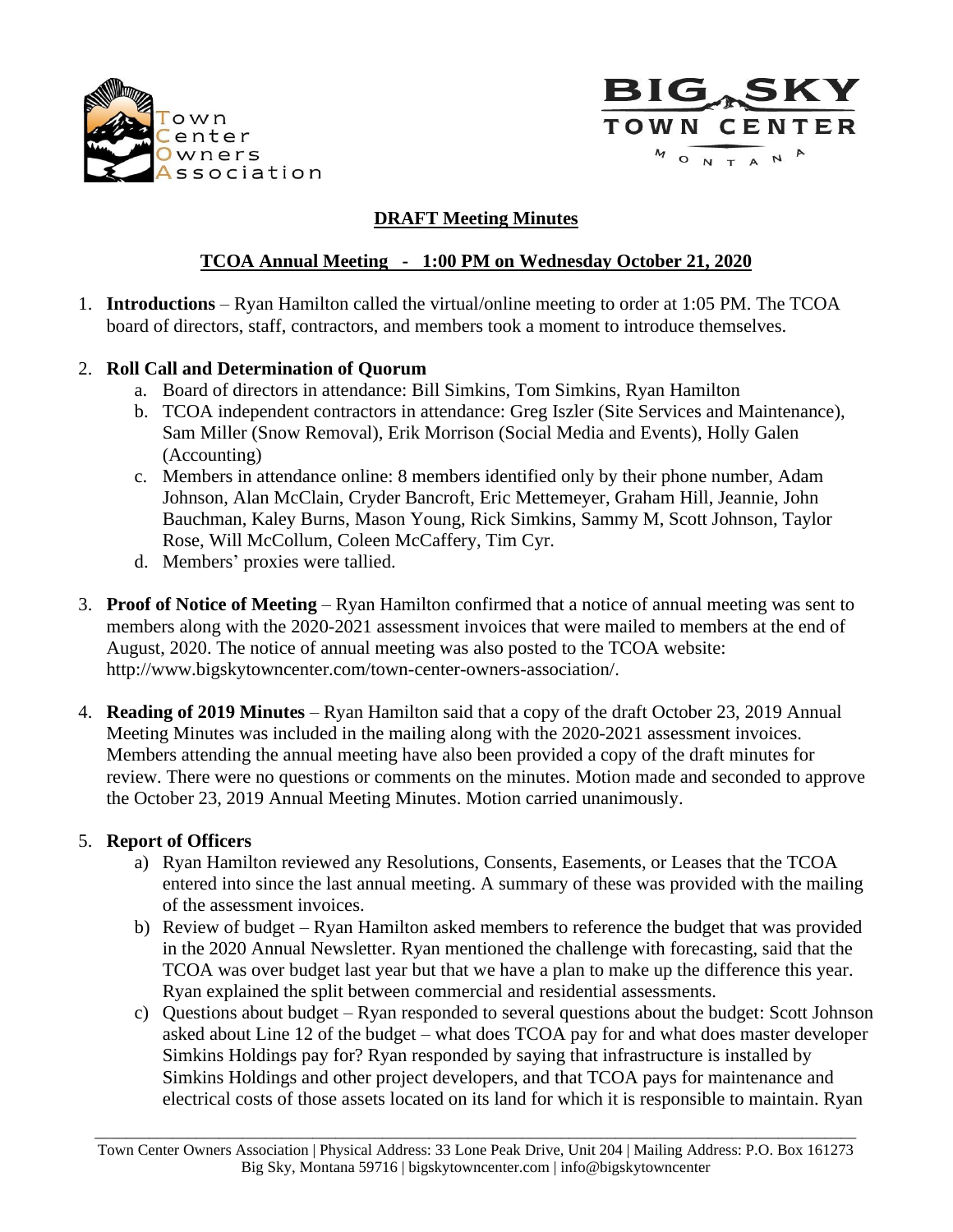further explained maintenance on Town Center Plaza lights (wooden light poles) vs all (most) other parking lot and street lights.

### 6. **Report of Architectural Committee**

- a) More info was provided for Completed Projects, Projects Under Construction, and Future Projects:
	- i. Completed: Hungry Moose Market and Deli Renovation and Expansion, Lot 6A Building, 76 Town Center Avenue
	- ii. Under Construction: BSCO Community Center, Uplands View Condos (26 residential units)
	- iii. Master Developer Projects ongoing in 2020: Water and sewer extensions, Block 4 Lot 4 Parking Lot and associated landscaping, irrigation, and lighting improvements
	- iv. Future Projects
		- a. Huntley Commons (26 residential units)
		- b. John Haas' future construction of a mixed-use building at the NW corner of Huntley Drive and Town Center Avenue
		- c. Others
	- v. Questions
		- a. Will McCollum asked if Uplands View or Huntley Commons would be "affordable" housing, and Ryan responded by saying that Uplands View is/will be market rate for sale housing, and that the Huntley Commons project has/had a goal to provide rentals for people who work in Big Sky.
		- b. Jeannie asked about membership at the BASE Community Center, and Adam Johnson with BSCO responded by saying that anyone can join with a membership to use the gymnasium and that other spaces will be public.

# 7. **Community Updates**

- a) Ousel Falls Road, RID 395 Ryan Hamilton talked about the Rural Improvement District (RID) 395 which encompasses Ousel Falls Road is maintained by engineering firm Morrison Maierle through a contract with Gallatin County. TCOA, BSCO, Spanish Peaks, and Yellowstone Club submitted letters of support asking the RID to fund a safety study, but to our knowledge nothing came of that.
- b) Discussion was had about the construction of turn lanes and other improvements on Lone Mountain Trail (MT 64) with the TIGER grant, suggestion was made to do the work at night and after the meeting Ryan passed that suggestion along to civil engineer Sanderson Stewart. Ryan said that it's his understanding that at least one lane will be open to traffic during construction, so it's unlikely that the work will be done at night.
- c) Partnerships, Events, and Social Media Events Update Erik Morrison reported a good working relationship with community partners re: signage, communication, and masks related to the pandemic.
- d) New Businesses Ryan listed the new businesses in the Town Center over the past year. They can also be viewed here: http://www.bigskytowncenter.com/directory/.

 $\_$  ,  $\_$  ,  $\_$  ,  $\_$  ,  $\_$  ,  $\_$  ,  $\_$  ,  $\_$  ,  $\_$  ,  $\_$  ,  $\_$  ,  $\_$  ,  $\_$  ,  $\_$  ,  $\_$  ,  $\_$  ,  $\_$  ,  $\_$  ,  $\_$  ,  $\_$  ,  $\_$  ,  $\_$  ,  $\_$  ,  $\_$  ,  $\_$  ,  $\_$  ,  $\_$  ,  $\_$  ,  $\_$  ,  $\_$  ,  $\_$  ,  $\_$  ,  $\_$  ,  $\_$  ,  $\_$  ,  $\_$  ,  $\_$  , Town Center Owners Association | Physical Address: 33 Lone Peak Drive, Unit 204 | Mailing Address: P.O. Box 161273 Big Sky, Montana 59716 | bigskytowncenter.com | info@bigskytowncenter